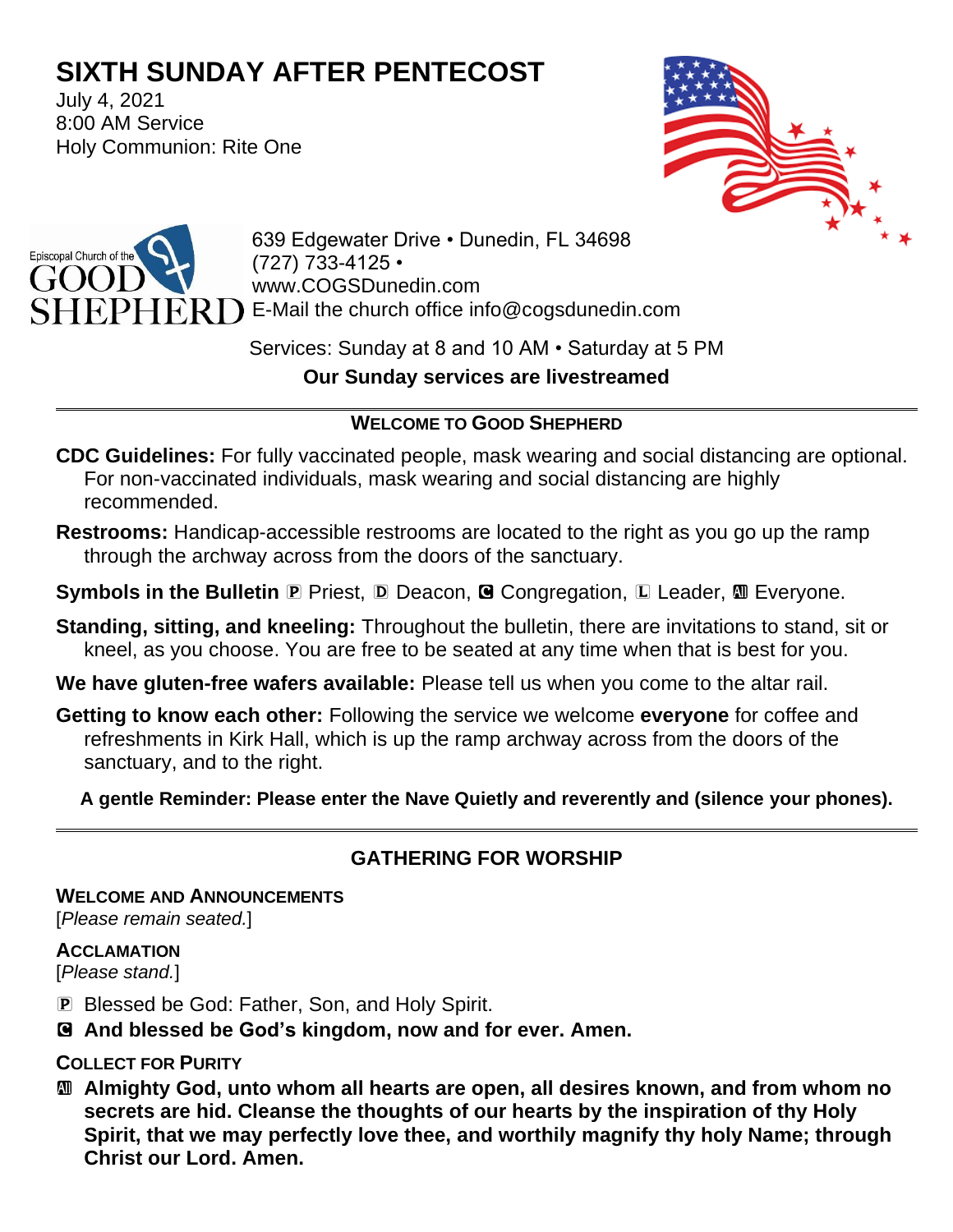- P Lord, have mercy upon us.
- C **Christ, have mercy upon us.**
- **P** Lord, have mercy upon us.

## **THE COLLECT OF THE DAY**

P The Lord be with you.

# C **And with thy Spirit.**

- P Let us pray… Lord God Almighty, who hast made all the peoples of the earth for thy glory, to serve thee in freedom and in peace: Give to the people of our country a zeal for justice and the strength of forbearance, that we may use our liberty in accordance with thy gracious will; through Jesus Christ our Lord, who liveth and reigneth with thee and the Holy Spirit, one God, for ever and ever.
- C **Amen.**

# **THE WORD OF GOD**

**The Readings:** 2 Samuel 5: 1-5., 9-10, Psalm 48, 2 Corinthians 12:2-10, Mark 6:1-13 [*Please be seated.*]

# **The First Reading**

L *The First Reading is taken from 2 Samuel chapter 5…*

All the tribes of Israel came to David at Hebron, and said, "Look, we are your bone and flesh. For some time, while Saul was king over us, it was you who led out Israel and brought it in. The LORD said to you: It is you who shall be shepherd of my people Israel, you who shall be ruler over Israel." So all the elders of Israel came to the king at Hebron; and King David made a covenant with them at Hebron before the LORD, and they anointed David king over Israel. David was thirty years old when he began to reign, and he reigned forty years. At Hebron he reigned over Judah seven years and six months; and at Jerusalem he reigned over all Israel and Judah thirty-three years. David occupied the stronghold, and named it the city of David. David built the city all around from the Millo inwards. And David became greater and greater, for the LORD, the God of hosts, was with him.

L The Word of the Lord.

# C **Thanks be to God.**

# **The Psalm**

- L *We will read responsively Psalm 48…*
- L Great is the LORD, and highly to be praised; in the city of our God is his holy hill.
- C **Beautiful and lofty, the joy of all the earth, is the hill of Zion, the very center of the world and the city of the great King.**
- L God is in her citadels; he is known to be her sure refuge.
- C **Behold, the kings of the earth assembled and marched forward together.**
- L They looked and were astounded; they retreated and fled in terror.
- C **Trembling seized them there; they writhed like a woman in childbirth, like ships of the sea when the east wind shatters them.**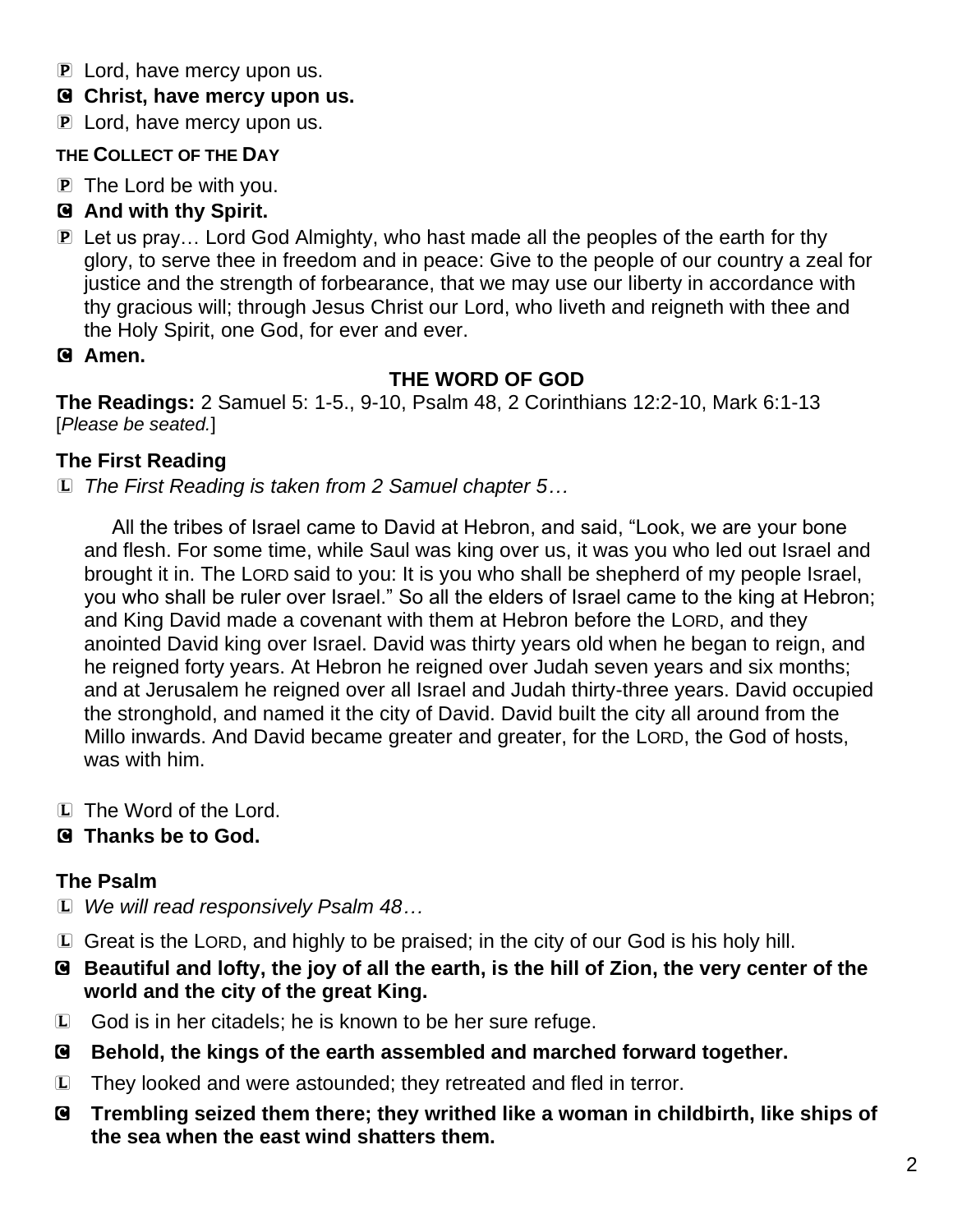- L As we have heard, so have we seen, in the city of the LORD of hosts, in the city of our God; God has established her for ever.
- C **We have waited in silence on your loving-kindness, O God, in the midst of your temple.**
- L Your praise, like your Name, O God, reaches to the world's end; your right hand is full of justice.
- C **Let Mount Zion be glad and the cities of Judah rejoice, because of your judgments.**
- L Make the circuit of Zion; walk round about her; count the number of her towers.
- C **Consider well her bulwarks; examine her strongholds; that you may tell those who come after.**
- L This God is our God for ever and ever; he shall be our guide for evermore.

## **The Second Reading**

L *The Second Reading is taken from 2 Corinthians chapter 12…*

I know a person in Christ who fourteen years ago was caught up to the third heaven whether in the body or out of the body I do not know; God knows. And I know that such a person—whether in the body or out of the body I do not know; God knows— was caught up into Paradise and heard things that are not to be told, that no mortal is permitted to repeat. On behalf of such a one I will boast, but on my own behalf I will not boast, except of my weaknesses. But if I wish to boast, I will not be a fool, for I will be speaking the truth. But I refrain from it, so that no one may think better of me than what is seen in me or heard from me, even considering the exceptional character of the revelations. Therefore, to keep me from being too elated, a thorn was given me in the flesh, a messenger of Satan to torment me, to keep me from being too elated. Three times I appealed to the Lord about this, that it would leave me, but he said to me, "My grace is sufficient for you, for power is made perfect in weakness." So, I will boast all the more gladly of my weaknesses, so that the power of Christ may dwell in me. Therefore I am content with weaknesses, insults, hardships, persecutions, and calamities for the sake of Christ; for whenever I am weak, then I am strong.

- L The Word of the Lord.
- C **Thanks be to God.**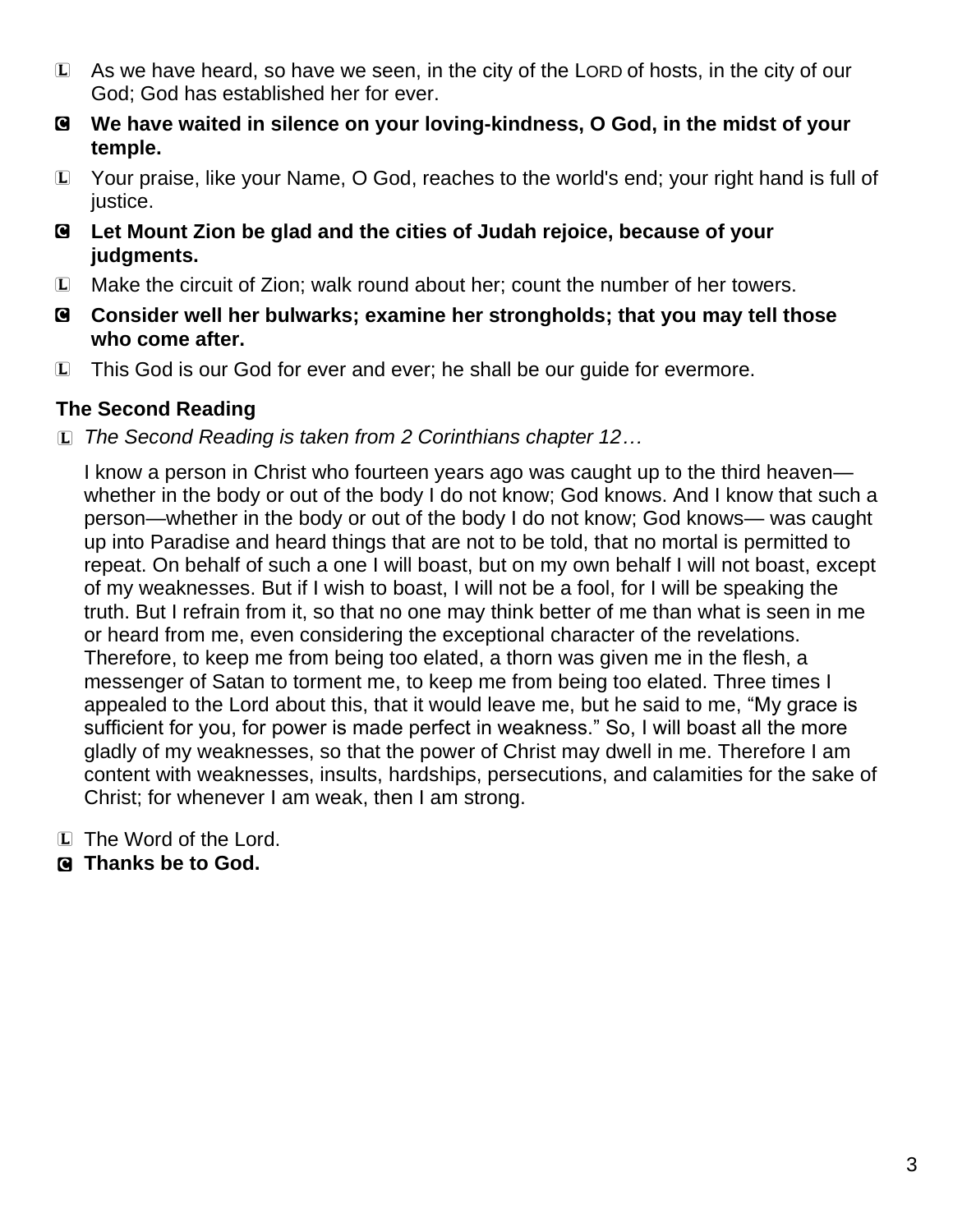# **The Gospel**

[*Please stand.*]

- D The Holy Gospel of our Lord Jesus Christ according to Mark.
- C **Glory be to thee, O Lord.**
- D Jesus came to his hometown, and his disciples followed him. On the sabbath he began to teach in the synagogue, and many who heard him were astounded. They said, "Where did this man get all this? What is this wisdom that has been given to him? What deeds of power are being done by his hands! Is not this the carpenter, the son of Mary and brother of James and Joses and Judas and Simon, and are not his sisters here with us?" And they took offense at him. Then Jesus said to them, "Prophets are not without honor, except in their hometown, and among their own kin, and in their own house." And he could do no deed of power there, except that he laid his hands on a few sick people and cured them. And he was amazed at their unbelief. Then he went about among the villages teaching. He called the twelve and began to send them out two by two, and gave them authority over the unclean spirits. He ordered them to take nothing for their journey except a staff; no bread, no bag, no money in their belts; but to wear sandals and not to put on two tunics. He said to them, "Wherever you enter a house, stay there until you leave the place. If any place will not welcome you and they refuse to hear you, as you leave, shake off the dust that is on your feet as a testimony against them." So they went out and proclaimed that all should repent. They cast out many demons, and anointed with oil many who were sick and cured them.
- D The Gospel of the Lord.
- C **Praise be to thee, O Christ.**

**SERMON** The Rev. Whitney Burton

[*Please be seated.*]

**NICENE CREED**  [*Please stand.*]

C **We believe in one God, the Father, the Almighty, maker of heaven and earth, of all that is, seen and unseen.** 

**We believe in one Lord, Jesus Christ, the only Son of God, eternally begotten of the Father, God from God, Light from Light, true God from true God, begotten, not made, of one Being with the Father. Through him all things were made. For us and for our salvation he came down from heaven: by the power of the Holy Spirit he became incarnate from the Virgin Mary, and was made man. For our sake he was crucified under Pontius Pilate; he suffered death and was buried. On the third day he rose again in accordance with the Scriptures; he ascended into heaven and is seated at the right hand of the Father. He will come again in glory to judge the living and the dead, and his kingdom will have no end.**

**We believe in the Holy Spirit, the Lord, the giver of life, who proceeds from the Father and the Son. With the Father and the Son he is worshiped and glorified. He has spoken through the Prophets. We believe in one holy catholic and apostolic Church. We acknowledge one baptism for the forgiveness of sins. We look for the resurrection of the dead, and the life of the world to come. Amen.**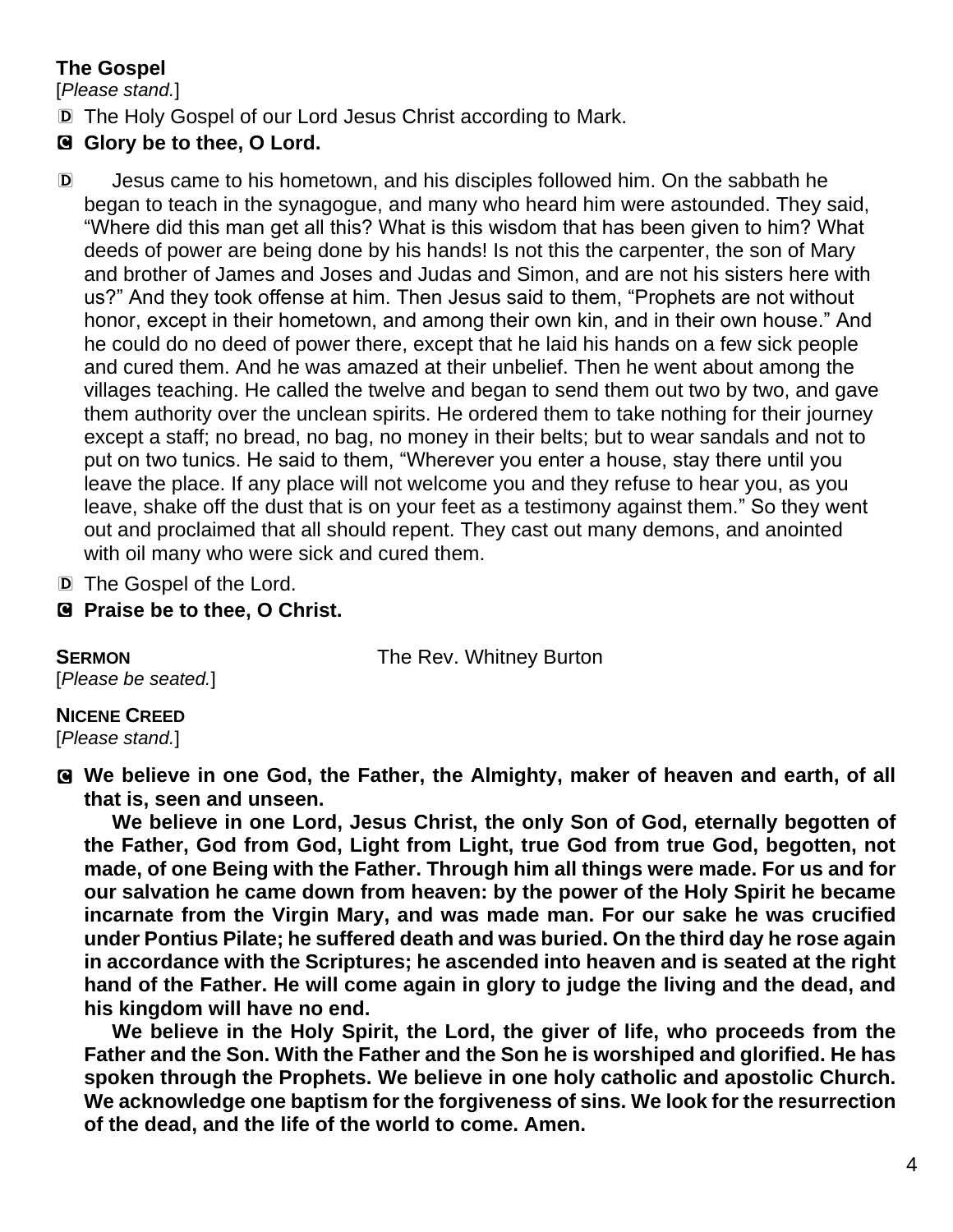#### **PRAYERS OF THE PEOPLE**

*[Please sit, stand, or kneel, as you prefer.]*

- D Let us pray for the whole state of Christ's Church and the world.
- L Almighty and everliving God, who in thy holy Word hast taught us to make prayers, and supplications, and to give thanks for all humanity receive these our prayers which we offer unto thy divine Majesty, beseeching thee to inspire continually the Universal Church with the spirit of truth, unity, and concord; and grant that all those who do confess thy holy Name may agree in the truth of thy holy Word, and live in unity and godly love. God of Light and Life,

## C **We pray to you.**

L Give grace, O heavenly Father, to all bishops, especially to Michael, our Presiding Bishop; Dabney, our Bishop; Barry and Michael, our Assisting Bishops; Whitney, our Rector; Cindy, our Deacon; to our companion diocese of the Dominican Republic; to these Episcopal Churches in our Diocese; All Angels by the Sea, Longboat Key; All Saints', Tarpon Springs; All Souls', North Fort Myers; Annunciation, Holmes Beach; Ascension, Clearwater; Calvary, Indian Rocks Beach; Christ Church, Bradenton, Clearwater Deanery Collaboration Partners; and to all priests, deacons, and the laity in their ministry; that they may, both by their life and doctrine, set forth thy true and lively Word, and rightly and duly administer thy holy Sacraments. God of Light and Life,

## C **We pray to you.**

L And to all thy people give thy heavenly grace, and especially to this congregation here present; that, with meek heart and due reverence, they may hear and receive thy holy Word, truly serving thee in holiness and righteousness all the days of their life. God of Light and Life,

#### C **We pray to you.**

L We beseech thee also so to rule the hearts of those who bear the authority of government in this and every land, especially President Biden, that they may be led to wise decisions and right actions for the welfare and peace of the world. We pray that all God's children, especially those in the Middle East, might live in the hope of the world peace for which we are created. God of Light and Life,

### C **We pray to you.**

L And we most humbly beseech thee, of thy goodness, O Lord, to comfort and succor [*Add handwritten names from notebook*] and all those who, in this transitory life, are in trouble, sorrow, need, sickness, or any other adversity, especially those listed in the weekly news who have asked for our prayers. I now invite you to pray for others by name, aloud or in your hearts. [*Leave time…*] God of Light and Life,

### C **We pray to you.**

L Open, O Lord, the eyes of all people to behold thy gracious hand in all thy works, that, rejoicing in thy whole creation, they may honor thee with their substance, and be faithful stewards of thy bounty. We give thanks for the flowers given to the Glory of God, and for all the blessings of this life, especially the birthdays this coming week of Jerry Mullinax, Peter Weyant, Maureen Belote, Sherry Boothe*.* God of Light and Life,

### C **We pray to you.**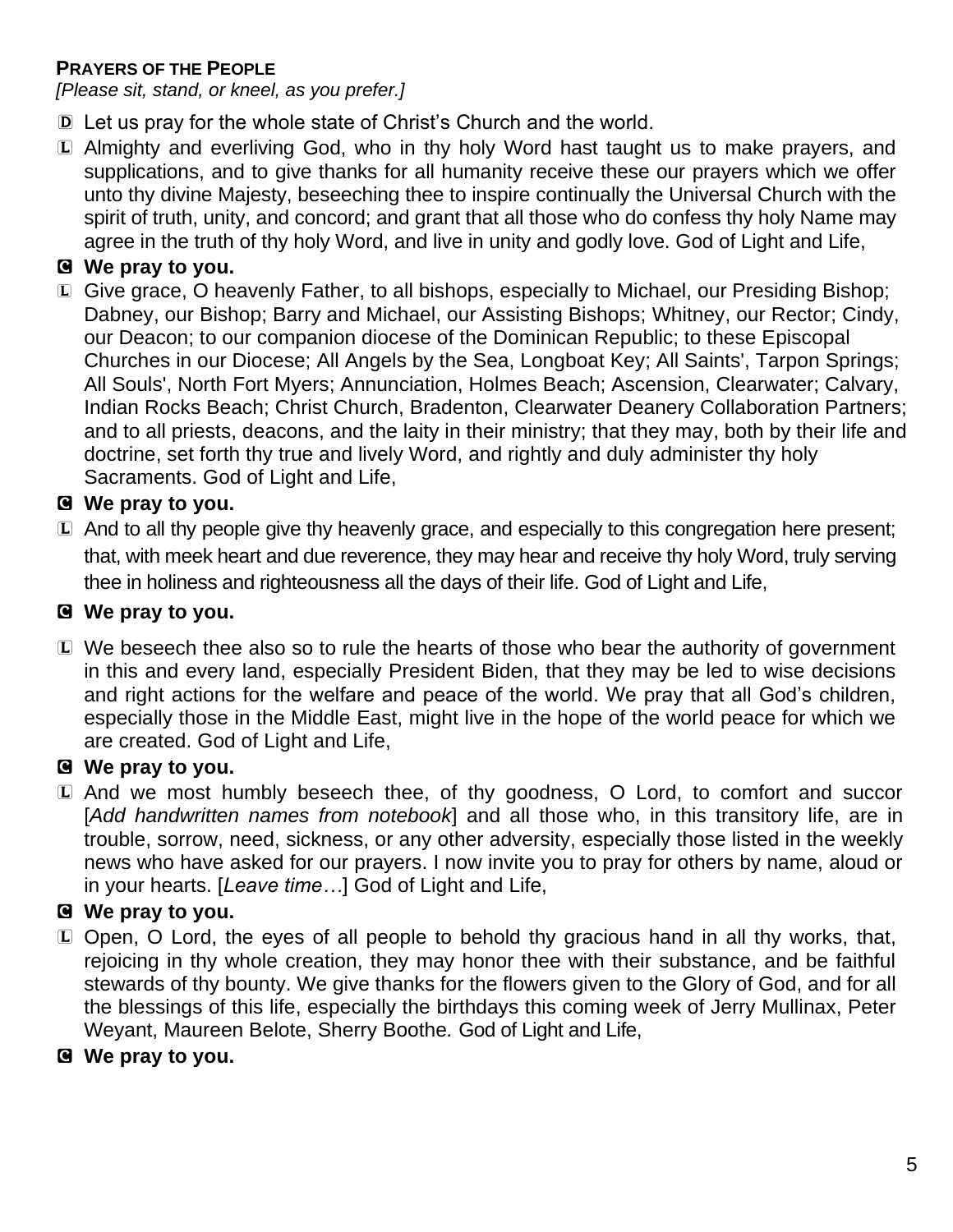- L And we also bless thy holy Name for all thy servants departed this life in thy faith and fear, [*especially… add names from notebook*]. Please add names of those on your heart, silently or aloud. [*Leave time…*] We beseech thee to grant them continual growth in thy love and service; and to grant us grace so to follow the good examples of all thy saints, that with them we may be partakers of thy heavenly kingdom. God of Light and Life,
- C **We pray to you.**
- L Grant these our prayers, O Father, for Jesus Christ's sake, our only Mediator and Advocate. *(The Celebrant adds a concluding collect.)*
- C **Amen.**

### **CONFESSION AND ABSOLUTION**

[*Please kneel or stand.*]

- D Let us humbly confess our sins unto Almighty God. [*Silence is kept.*] Most merciful God, . . .
- a **We confess that we have sinned against thee in thought, word, and deed, by what we have done, and by what we have left undone. We have not loved thee with our whole heart; we have not loved our neighbors as ourselves. We are truly sorry and we humbly repent. For the sake of thy Son Jesus Christ, have mercy on us and forgive us; that we may delight in thy will, and walk in thy ways, to the glory of thy Name. Amen.**
- P Almighty God, our heavenly Father, who of his great mercy hath promised forgiveness of sins to all those who with hearty repentance and true faith turn unto him, have mercy upon you, pardon and deliver you from all your sins, confirm and strengthen you in all goodness, and bring you to everlasting life; through Jesus Christ our Lord.

### C **Amen.**

#### **THE GREETING OF PEACE** [*Please stand.*]

- P The peace of the Lord be always with you.
- C **And with thy spirit.**

# **THE HOLY COMMUNION**

### **OFFERTORY SENTENCE**

[*Please be seated.*]

#### **PRESENTATION OF THE OFFERINGS**

[*Please stand when invited by the Deacon.*]

- D As we receive these gifts, we acknowledge
- C **All things come from thee, O Lord and of thine own have we given thee.**

**THE GREAT THANKSGIVING:** Eucharistic Prayer II

- P The Lord be with you.
- C **And with thy spirit.**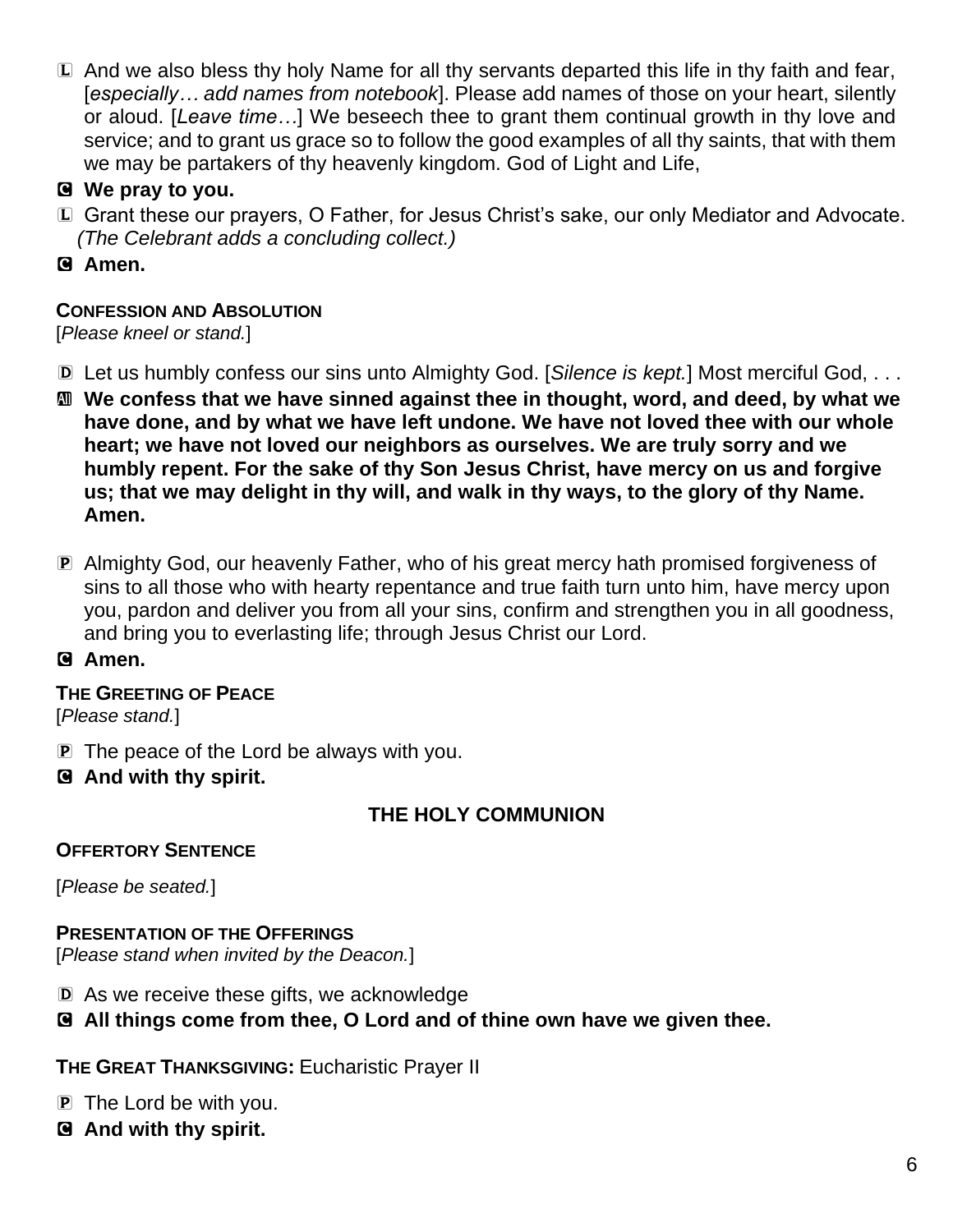- P Lift up your hearts.
- C **We lift them up unto the Lord.**
- P Let us give thanks unto our Lord God.
- C **It is meet and right so to do.**
- P It It is very meet, right, and our bounden duty, that we should at all times, and in all places, give thanks unto thee, O Lord, holy Father, almighty, everlasting God, Creator of the light and source of life, who hast made us in thine image, and called us to new life in Jesus Christ our Lord. Therefore, with Angels and Archangels, and with all the company of heaven, we laud and magnify thy glorious Name; evermore praising thee, and saying,
- C **Holy, holy, holy, Lord God of Hosts: Heaven and earth are full of thy glory. Glory be to thee, O Lord Most High.**

## **Blessed is he that cometh in the name of the Lord. Hosanna in the highest.**

[*Please kneel or stand, as you choose.*]

- P All glory be to thee, O Lord our God, for that thou didst create heaven and earth, and didst make us in thine own image; and, of thy tender mercy, didst give thine only Son Jesus Christ to take our nature upon him, and to suffer death upon the cross for our redemption. He made there a full and perfect sacrifice for the whole world; and did institute, and in his holy Gospel command us to continue, a perpetual memory of that his precious death and sacrifice, until his coming again.
- P For in the night in which he was betrayed, he took bread; and when he had given thanks to thee, he broke it, and gave it to his disciples, saying, "Take, eat, this is my Body, which is given for you. Do this in remembrance of me."
- P Likewise, after supper, he took the cup; and when he had given thanks, he gave it to them, saying, "Drink this, all of you; for this is my Blood of the New Covenant, which is shed for you, and for many, for the remission of sins. Do this, as oft as ye shall drink it, in remembrance of me."
- P Wherefore, O Lord and heavenly Father, we thy people do celebrate and make, with these thy holy gifts which we now offer unto thee, the memorial thy Son hath commanded us to make; having in remembrance his blessed passion and precious death, his mighty resurrection and glorious ascension; and looking for his coming again with power and great glory. And we most humbly beseech thee, O merciful Father, to hear us, and, with thy Word and Holy Spirit, to bless and sanctify these gifts of bread and wine, that they may be unto us the Body and Blood of thy dearly-beloved Son Jesus Christ.
- C **And we earnestly desire thy fatherly goodness to accept this our sacrifice of praise and thanksgiving, whereby we offer and present unto thee, O Lord, our selves, our souls and bodies. Grant, we beseech thee, that all who partake of this Holy Communion may worthily receive the most precious Body and Blood of thy Son Jesus Christ, and be filled with thy grace and heavenly benediction; and also that we and all thy whole Church may be made one body with him, that he may dwell in us, and we in him; through the same Jesus Christ our Lord;**
- P By whom, and with whom, and in whom, in the unity of the Holy Ghost all honor and glory be unto thee, O Father Almighty, world without end.
- G AMEN.